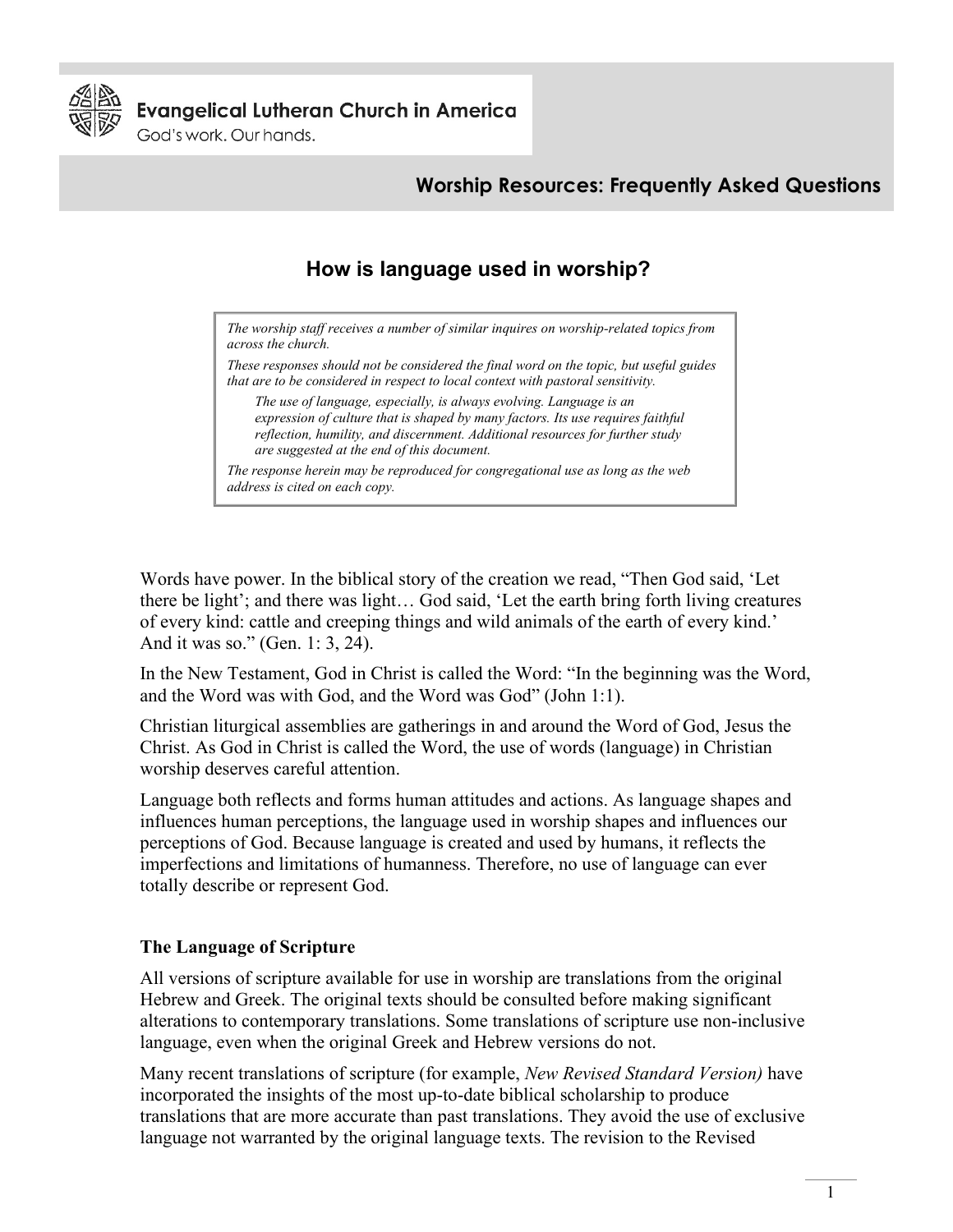Standard Version was completed in 1989 and an updated version, [NRSVue,](https://friendshippress.org/nrsv-updated-edition/) is due to be available in 2022.

Even though the NRSV often avoids the use of exclusive language, some may seek readings in public worship that have been faithfully emended. *Sundays and Seasons* subscribers can access *Readings for the Assembly* in its online resource library (under lectionary and psalm resources). First published in 1995, this emendation of the NRSV has a primary goal of minimizing masculine language for God. These readings may be revised in the future and ELCA Worship would then indicate how to best access these for use in worship.

# **Language for Humanity**

Language that excludes, alienates, demeans, stereotypes, or misrepresents persons by gender, race, ethnicity, socio-economic class, age, ability, or other classifications should be avoided in worship.

The use of masculine terms to describe humankind should also be avoided. While in the past the practice of using the "generic masculine" assumed inclusion of all genders, this is no longer true. Generic use of terms such as *man, mankind, forefathers, brothers*, are readily replaced by *human, humanity, people, ancestors, or forebears.*

A dimension of language usage that has received recent attention is the use of binary descriptions such as *brothers and sisters* or *sons and daughters* when referring to humanity. While this language is certainly scriptural, options such as *siblings, siblings in Christ, beloved of God, or children of God* can name humanity without using a gender binary. At its 2019 Churchwide Assembly, the ELCA approved the social statement, *[Faith, Sexism, and Justice: A Call to Action.](https://www.elca.org/Faith/Faith-and-Society/Social-Statements/Sexism)* This statement notes that "this church focuses … on God's delight in the diversity of creation, as well as God's intention of equality, unity, and relationality within that diversity. God says, 'Let us make humanity in our own image.' Just as there is relationality among the persons of the Trinity, there is relationality between the humans God creates and between God and humans. This reading of the Scriptures promotes an understanding of human diversity that is not limited by either a binary or a hierarchical view of gender." (p. 18).

The use of pronouns is also important to consider. [Merriam-Webster](https://www.washingtonpost.com/dc-md-va/2019/09/17/merriam-webster-adds-non-binary-prounoun-they-dictionary/) has expanded its definition of the word *they* to include its use as a pronoun for a singular person, especially useful for a person who identifies as non-binary. For example, in the Affirmation of Baptism (ELW p.236) the presider may wish to use each affirmer's pronoun or name each time or may opt for the blessing on p. 236 that does not include binary language.

# **Language Describing God**

Language used to describe God is just that—descriptive, not literal. Scripture provides us with rich and expansive images to describe God, including: eagle, (Deut. 32:11-12) baker, (Matt. 13:33) hen, (Matt. 23:27) wind, (Acts 2:2) bread, (John 6: 33-35) rock (Isa. 17:10) and light (John 8:12).

*[Principles for Worship](http://download.elca.org/ELCA%20Resource%20Repository/Principles_for_Worship.pdf)* notes how metaphors, especially those drawn from the stories and images of scripture, are central to our language in worship.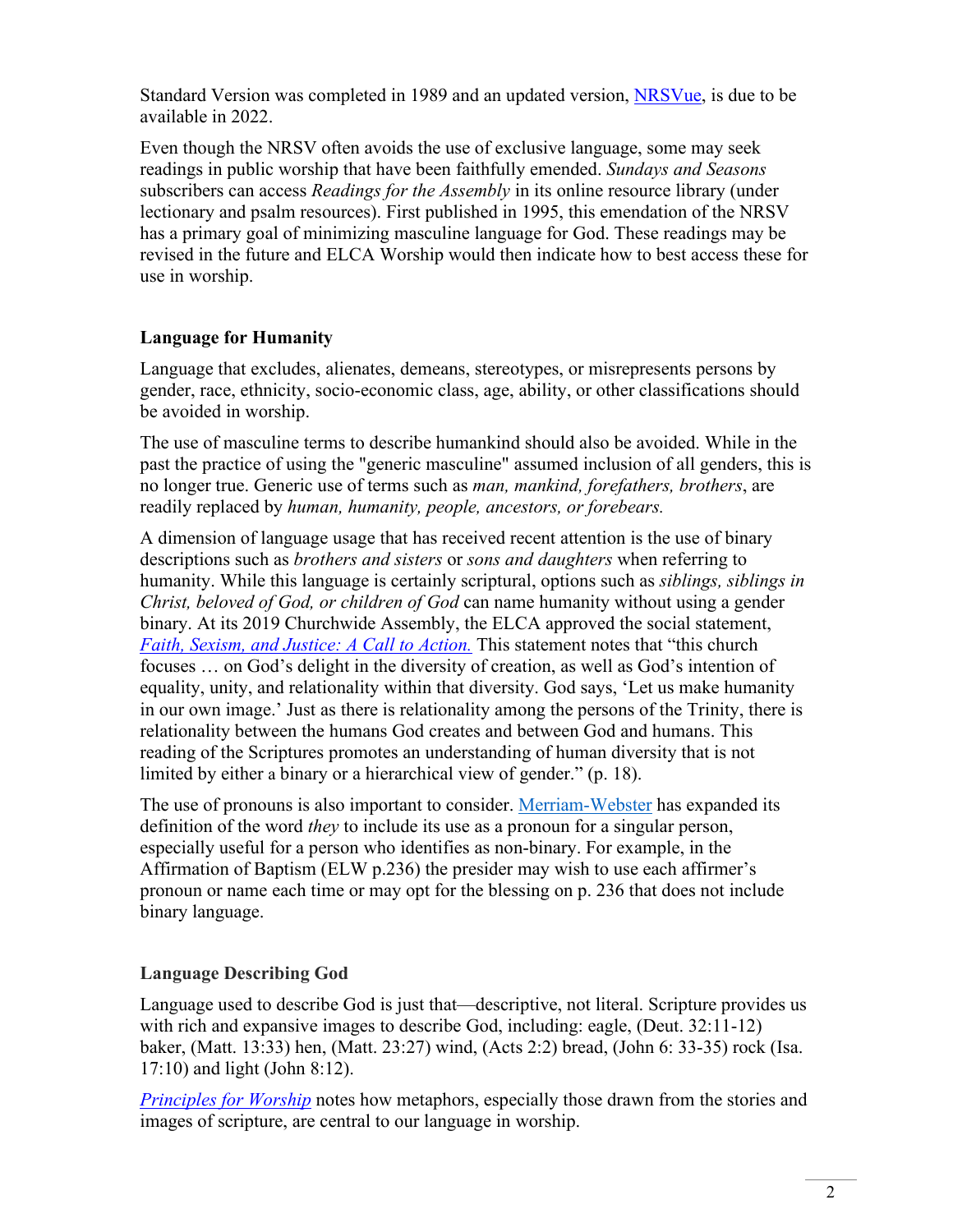Because God is beyond the capacity of human speech to fully express, the Christian community frequently speaks about God in metaphor. Metaphor is multilayered, symbolic language that points beyond itself to a greater truth or reality. Metaphor is a deep well from which many can drink, a door open to communal meaning. (Background L-5B)

*Faith, Sexism, and Justice* affirms the widening of language used in describing God. "Although most Christian liturgy favors androcentric and Eurocentric language and imagery, expansive language and imagery are both scripturally rooted and theologically faithful. In their paradoxes and multiplicity, they communicate the mystery and intimacy of the triune God. Using inclusive and expansive scriptural and theological language and images therefore honors the Lutheran tradition. This church commends all Christians to retrieve and reform theological language, images, and themes so that they support faithful proclamations of God's grace in Jesus Christ to all persons." (p. 46). For a helpful guide to scriptural images for God, see *All Creation Sings* (p. 268-271).

### **Language Addressing God**

In the Lord's Prayer, Jesus addressed God as *Abba,* "father." This address does not ascribe a male gender to God but is an intimate address that is suggestive of the loving and trusting relationship between parent and child. Jesus' address to God the Father also defied the person who said he was God and that he was the father of the empire—the Roman emperor.

The image of father used by Jesus draws upon the deepest and most human of all relationships—that of parent to child. God traditionally has been called "father" in worship to convey the intimate relationship between God and the church. The metaphorical use of the term "father" continues to be used in worship, alongside many other biblical metaphors for God. However, because sin can distort even the fundamental relationships of parents to children, the image of a father may be difficult to comprehend for some who have experienced alienation in their relationship to a human father. In addition to language of God's relationship to us as Father, other metaphors expressing this relationship include "mother" or "parent."

Titles that suggest the activity of God may be used to address and describe God. Such titles include Advocate, Healer, Savior, and Refuge. Many biblical titles for God are also available; They include Adonai, Source of Life, Root of Jesse, and Alpha and Omega.

Similes may be used to address God. For example, "God who cares for us as a mother hen cares for her chicks" or "God, who watches over us as a sentinel standing watch by night...."

Second-person pronouns (you), instead of gender specific and third person pronouns, may be used to address God. With the use of the pronoun "they" as a singular pronoun (see above), this is also being explored in God-language.

### **Language Referring to Jesus**

Jesus came to earth as a male human being, therefore the pronoun "he" is used appropriately when referring to Jesus. However, the humanness of Jesus has always been viewed as more significant than his male gender. The Christological categories used by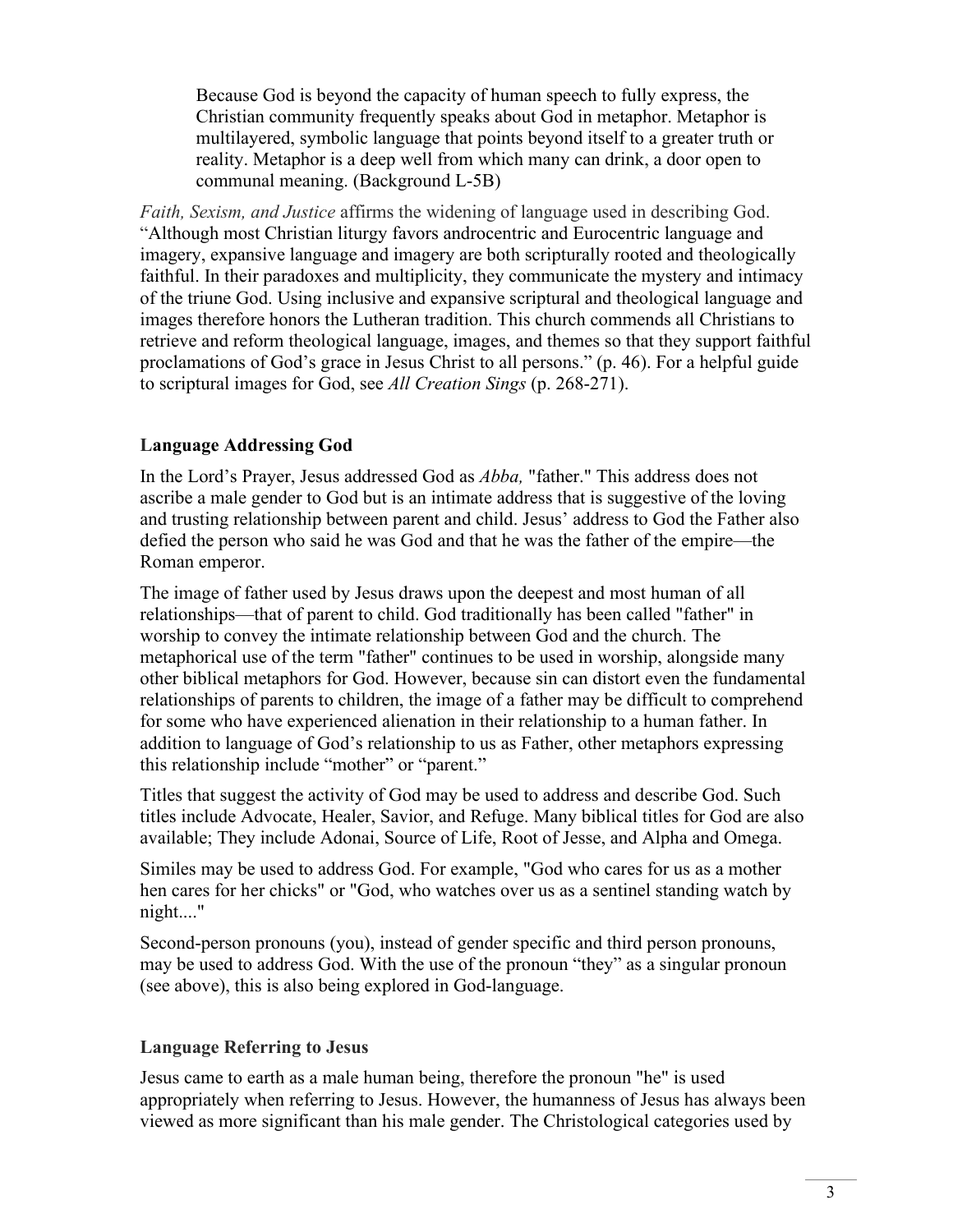the church (human and divine natures, humanity and divinity) clearly show that the central doctrines of the faith are based upon Jesus' humanness, not his maleness. Although the use of male pronouns is appropriate when referring to Jesus, care should be taken to find other ways to speak of Jesus that emphasize humanness rather than maleness. It can be helpful to construct sentences utilizing "Jesus" more often than "he/him."

#### **Language Addressing Jesus**

The Scriptures provide many forms of address for Jesus. A significant confessional address is "Jesus is Lord." However, other forms of address using non-masculine imagery provide helpful balance to masculine. In addition, we now understand "sex" and "gender" as different ways to talk about identity. One can have feminine qualities and be of the male sex. *[Faith, Sexism, and Justice](https://www.elca.org/Faith/Faith-and-Society/Social-Statements/Sexism)* notes ancient descriptions of Jesus using biblical feminine imagery. "Anselm of Canterbury wrote, 'But you, Jesus ... Are you not that mother who, like a hen collects her chickens under her wing? Truly master, you are a mother.' Julian of Norwich wrote, 'A mother can hold her child tenderly to her breast, but our tender mother, Jesus, can lead us in friendly fashion into his blessed breast by means of his sweet open side.'" (p. 45).

Other forms of addressing Jesus include using Christ, Teacher, Emmanuel, Savior, Redeemer, and Word.

#### **Language referring to the Spirit**

The Scriptures use both the Greek non-binary word *pneuma* and the Hebrew feminine word *ruach* to describe the Spirit. Throughout the history of the church, feminine pronouns have often been employed in reference to the Spirit. Some see this usage as balancing the masculine Father and Son references; others find it an uneven use of gender to understand the Trinity. Just as masculine terms are used metaphorically, so are feminine. The use of feminine pronouns does not assign human female sexual being to God's Spirit, which is beyond human gender. Care in using diverse terms for the Spirit is thus also called for. In the same way that God is not always referred to in masculine pronouns, the Spirit is not always referred to in the feminine.

### **The Language of Assembly Song**

Some hymns that were written before people became sensitive to the use of inclusive language can be modified to reflect more inclusive terms, but others cannot. Issues of copyright, meter, rhyme, tradition, and poetic integrity of the text are all factors in these decisions. Each hymn needs to be evaluated to determine whether alteration is feasible or desirable. In some cases, new stanzas reflecting current language sensitivity can be added to old hymns. In other cases, particularly problematic stanzas can be omitted. In yet other instances, the traditional weight of certain hymns may necessitate their being kept intact and balanced by other hymns that are more inclusive in language.

Newly composed songs are not exempt from this issue, as many still use exclusive language for God and humankind. Many songs come from theological traditions that do not value inclusive language as a priority or concern. Such songs may not be the best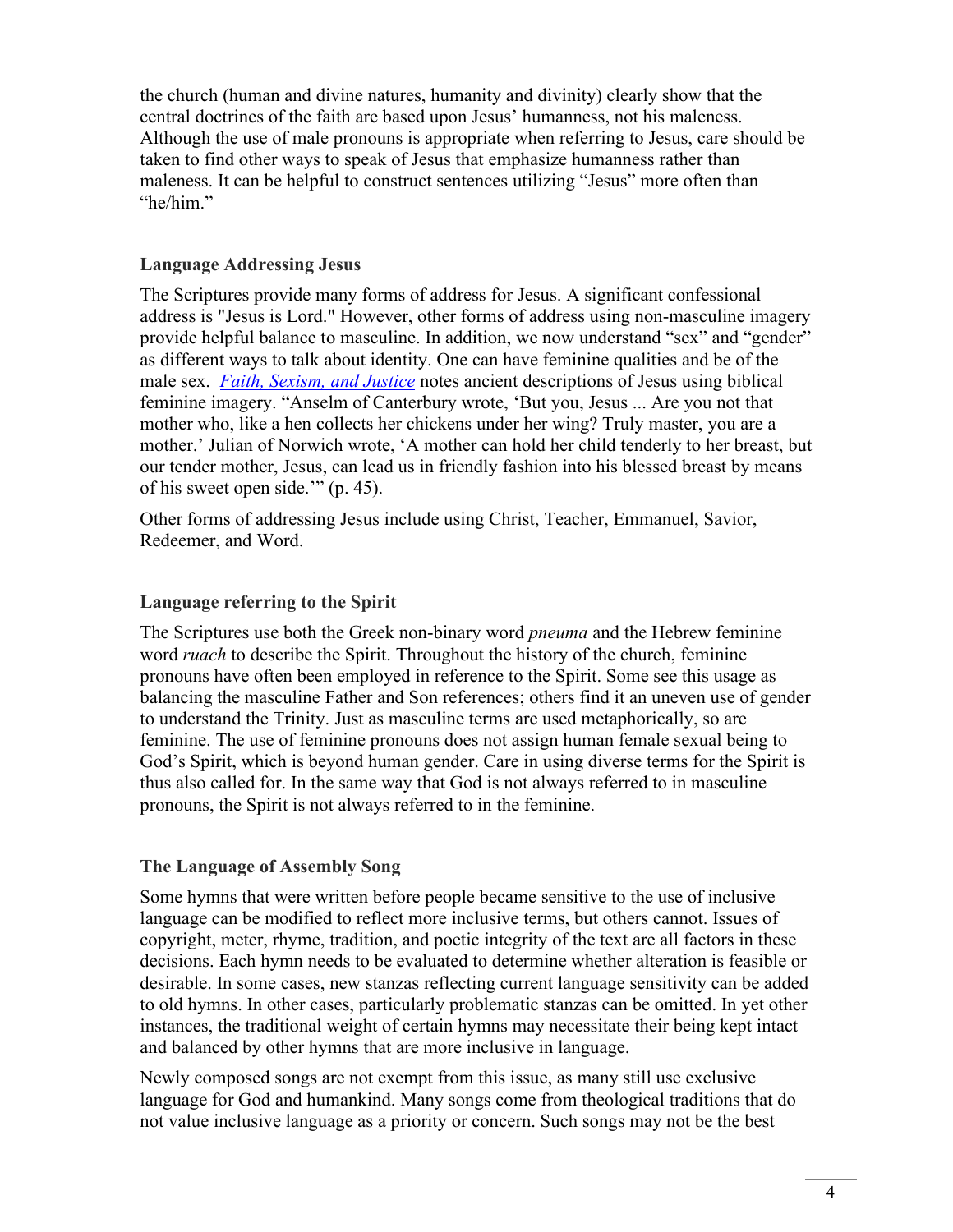means of proclaiming the gospel in a Lutheran setting. For more, see *Sound Decisions*  available for download in resources.

### **The Trinitarian Baptismal Formula**

According to the ecumenically received baptismal formula, Holy Baptism is administered using water and the name of the Triune God — Father, Son and Holy Spirit. In [The Use](https://download.elca.org/ELCA%20Resource%20Repository/The_Use_Of_The_Means_Of_Grace.pdf?_ga=2.10007989.1091390334.1626289586-777330467.1626289586)  [of the Means of Grace](https://download.elca.org/ELCA%20Resource%20Repository/The_Use_Of_The_Means_Of_Grace.pdf?_ga=2.10007989.1091390334.1626289586-777330467.1626289586) (Principle 24), the Evangelical Lutheran Church in America upholds this name as the name in which this church baptizes.

The ecumenical church is presently engaged in discussions seeking to expand and enrich language used to address the triune God. It is helpful to keep in mind that language use has emerged over the centuries, and we approach its use with humility and care, faithfully stewarding imagery found in the scriptures. Discussions about language may eventually produce additional formulations. Until then, the current baptismal formula continues to be the only one recognized in the ELCA. At the same time, "other texts within the baptismal liturgy, such as prayers and hymns, may expand our language for the triune God." (Principles for Worship, Application L-8D)

#### **Language and Justice**

Words are powerful not only because of how they express our praise, prayer, and proclamation in worship; the words we use also form our faith. As *Principles for Worship* states, "The language of worship embodies God's mercy and justice, forming us to live as merciful and just people." And "Language used in worship has power to form and shape believers, sending us from the assembly to live as merciful and just people who serve the mission of God in this world." (Principle L-4, Application L-4C)

The response of this church desired in the recent ELCA Social Statement to use inclusive and expansive language for God and humanity is rooted in this understanding of the power of language to form us in relationship with God and one another. For more, see the related [FAQ:](http://www.elca.org/worshipfaq) *What is meant by inclusive and expansive language in worship?* and resources listed below.

### **RESOURCES**

[Frequently Asked Questions:](http://www.elca.org/worshipfaq)

- What is meant by inclusive and expansive language in worship?
- $\circ$  Can we alter the language of hymns and songs?
- $\circ$  How can lay people participate in worship leadership?
- How do we lead liturgy with grace and confidence?

Resources Available for Download on the ELCA Website:

 *The Use of the Means of Grace: A Statement on the Practice of Word and Sacrament.* Minneapolis: Augsburg Fortress, 1997. (Available in [English](https://download.elca.org/ELCA%20Resource%20Repository/The_Use_Of_The_Means_Of_Grace.pdf) and [Spanish\)](https://download.elca.org/ELCA%20Resource%20Repository/El_Uso_De_Los_Medios_De_Gracia.pdf)